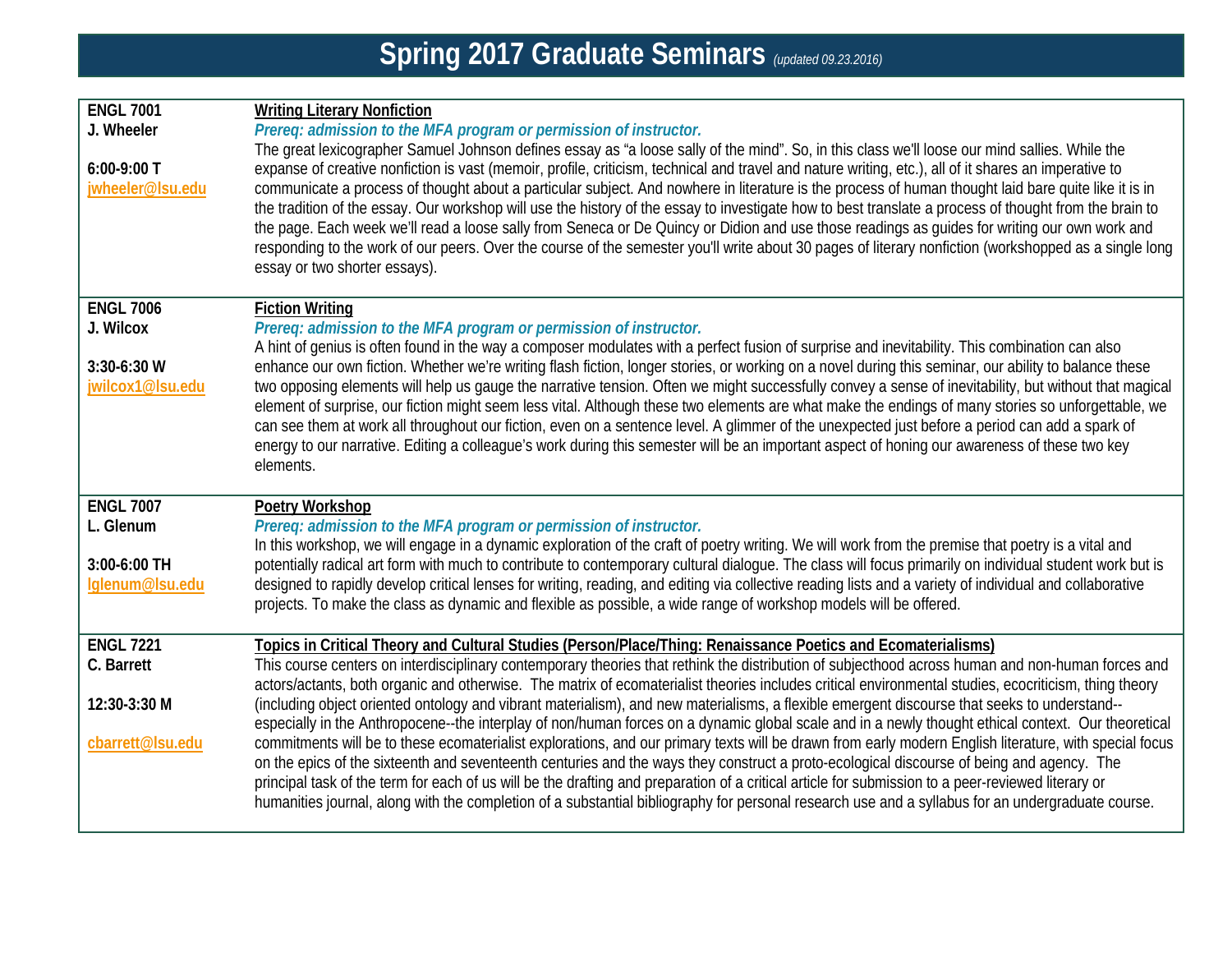| Spring 2017 Graduate Seminars (updated 09.23.2016) |                                                                                                                                                                                                                                                                                                                                                                                                                                                                                                                                                                                                                                                                                                                                                                                                                                                                                                                                                                                                                                                                                                                                                                                                                                                                                                  |  |
|----------------------------------------------------|--------------------------------------------------------------------------------------------------------------------------------------------------------------------------------------------------------------------------------------------------------------------------------------------------------------------------------------------------------------------------------------------------------------------------------------------------------------------------------------------------------------------------------------------------------------------------------------------------------------------------------------------------------------------------------------------------------------------------------------------------------------------------------------------------------------------------------------------------------------------------------------------------------------------------------------------------------------------------------------------------------------------------------------------------------------------------------------------------------------------------------------------------------------------------------------------------------------------------------------------------------------------------------------------------|--|
|                                                    |                                                                                                                                                                                                                                                                                                                                                                                                                                                                                                                                                                                                                                                                                                                                                                                                                                                                                                                                                                                                                                                                                                                                                                                                                                                                                                  |  |
| <b>ENGL 7423</b><br>C. Ware                        | Topics in Folklore (Louisiana Folklore and Folklife)<br>This course explores verbal, material, and customary folk culture in Louisiana through an ethnographic perspective. With a special emphasis on<br>connections between place and folklife, we will study food customs, folk belief and healing, narrative traditions, and festive events, emphasizing the                                                                                                                                                                                                                                                                                                                                                                                                                                                                                                                                                                                                                                                                                                                                                                                                                                                                                                                                 |  |
| 3:00-6:00 T<br>cware1@Isu.edu                      | meanings they hold for participants.                                                                                                                                                                                                                                                                                                                                                                                                                                                                                                                                                                                                                                                                                                                                                                                                                                                                                                                                                                                                                                                                                                                                                                                                                                                             |  |
| <b>ENGL 7714</b><br>I. Shport                      | Topics in Sociolinguistics (Investigating Sounds, Intonation, and Rhythm in Local Speech)<br>This course is focused on the phonetics and phonology of English sounds with a special emphasis on Southern English. Course requirements                                                                                                                                                                                                                                                                                                                                                                                                                                                                                                                                                                                                                                                                                                                                                                                                                                                                                                                                                                                                                                                            |  |
| 12:30-3:30 F<br>ishport@Isu.edu                    | include discussion of readings and in-class practice of speech analysis. Students will use either a field methods or a laboratory phonology approach<br>to investigate an issue in a local speech community of their interest and write a 20-page paper. MFA students may write a "hybrid" paper consisting<br>of a combination of creative writing, linguistic analysis of the creative piece, and relevant literature review. Undergraduate students with at least one<br>linguistics course under their belt, 75 semester hours, and 3.5 GPA are welcome to join the seminar and develop an individual or group research<br>project.                                                                                                                                                                                                                                                                                                                                                                                                                                                                                                                                                                                                                                                          |  |
| <b>ENGL 7920</b><br>S. Weltman                     | <b>Dissertation Workshop</b><br>This course is a workshop for PhD students who are ABD (All But Dissertation)—in other words, those who have passed their General Exams and                                                                                                                                                                                                                                                                                                                                                                                                                                                                                                                                                                                                                                                                                                                                                                                                                                                                                                                                                                                                                                                                                                                      |  |
| 3:00-6:00 T<br>enwelt@Isu.edu                      | are working on their dissertations. Students will present, discuss, and receive feedback on their work in progress. The course will help students to<br>generate and maintain momentum on dissertations while also working toward publication in a scholarly journal or equivalent. Besides functioning as<br>a guided writing group and encouraging students to prepare pieces for publication, the course will help students to position themselves better within<br>the profession. Goals may include submitting abstracts to conferences, proposing conference panels, preparing conference papers, writing a<br>dissertation abstract, and writing a book review. Depending where individual students are in the dissertation process, some will want to work on<br>drafting, selecting, and/or revising an article-length portion of the dissertation aimed at publication. Students will also research and present on<br>important journals in their fields with the goal of submitting an essay to one of those journals, though actual submission is not required for the<br>course. Dissertation-writing can be lonely, and the lack of a structured work schedule and collective support can result in attrition. This course<br>offers a solution to these common dissertation woes. |  |
| <b>ENGL 7972</b>                                   | Topics in Southern Literature (Comics and the South)                                                                                                                                                                                                                                                                                                                                                                                                                                                                                                                                                                                                                                                                                                                                                                                                                                                                                                                                                                                                                                                                                                                                                                                                                                             |  |
| <b>B.</b> Costello                                 | This course will double as an introduction to the burgeoning academic field of comics studies and an exploration of new territory in the more<br>thoroughly burgeoned but no less vital field of southern studies. In addition to investigating comics as an aesthetic form with particular properties                                                                                                                                                                                                                                                                                                                                                                                                                                                                                                                                                                                                                                                                                                                                                                                                                                                                                                                                                                                           |  |
| 12:00-3:00 TH                                      | that emerge in different ways across a variety of historical eras and publishing models, we will examine how cartoonists have utilized the unique<br>capacities of comics to represent and interrogate the South as an idea and as a geographic space. Authors to be considered might include Alan                                                                                                                                                                                                                                                                                                                                                                                                                                                                                                                                                                                                                                                                                                                                                                                                                                                                                                                                                                                               |  |
| bcostell@Isu.edu                                   | Moore, Nate Powell, Kyle Baker, Walt Kelly, Ho Che Anderson, Howard Cruse, Jeremy Love, and others.                                                                                                                                                                                                                                                                                                                                                                                                                                                                                                                                                                                                                                                                                                                                                                                                                                                                                                                                                                                                                                                                                                                                                                                              |  |
| <b>ENGL 7974</b>                                   | Topics in American Literature (The War on Terror and its Literature)                                                                                                                                                                                                                                                                                                                                                                                                                                                                                                                                                                                                                                                                                                                                                                                                                                                                                                                                                                                                                                                                                                                                                                                                                             |  |
| J. Berman                                          | This class will examine the intertwined subjects of terrorism and American national identity through the lens of literature. Focused specifically on<br>creating a conversation between Arab and American perspectives on the US War on Terror, the class will read fictional accounts of the War in Iraq                                                                                                                                                                                                                                                                                                                                                                                                                                                                                                                                                                                                                                                                                                                                                                                                                                                                                                                                                                                        |  |
| $3:30-6:30$ M                                      | written by both former US soldiers and Iraqi citizens. In addition, we will consider a number of theoretical approaches to describing American identity                                                                                                                                                                                                                                                                                                                                                                                                                                                                                                                                                                                                                                                                                                                                                                                                                                                                                                                                                                                                                                                                                                                                          |  |
| jberman@lsu.edu                                    | after 9/11, including trauma theory, as well as Arab American responses to 9/11. The goal is to cultivate a critical vocabulary that moves past the<br>normative terminology of national identification and towards the creation of an inter-cultural aesthetic.                                                                                                                                                                                                                                                                                                                                                                                                                                                                                                                                                                                                                                                                                                                                                                                                                                                                                                                                                                                                                                 |  |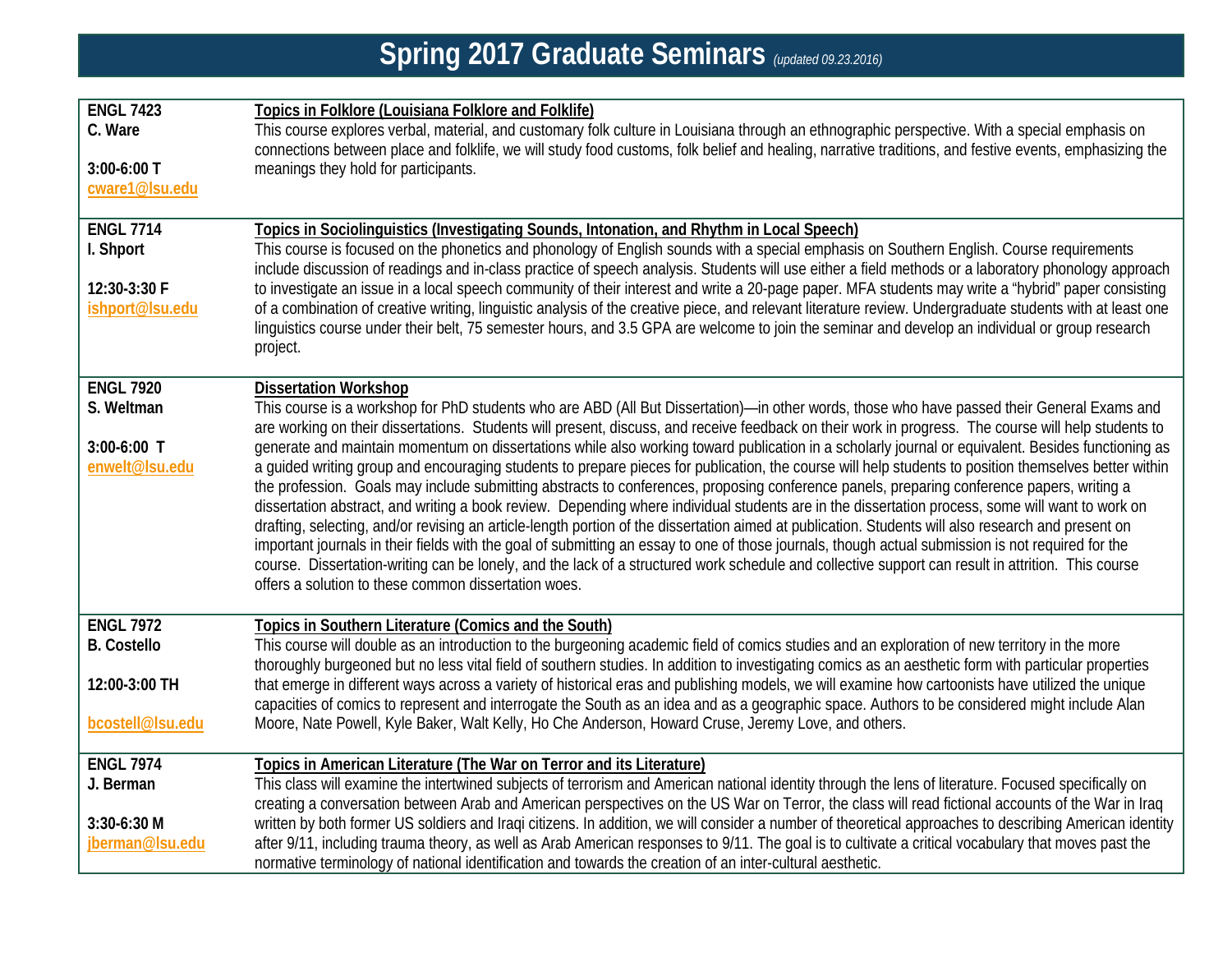## **Spring 2017 Graduate Seminars** *(updated 09.23.2016)*

| <b>ENGL 7975</b> | Novels of the Harlem Renaissance                                                                                                                             |
|------------------|--------------------------------------------------------------------------------------------------------------------------------------------------------------|
| I. Lavender III  | Unofficially, the Harlem Renaissance lasted from 1919 to the early 1930s and refers to the collective artistic spirit of Black writers, artists,             |
|                  | philosophers, musicians, and activists who sought to define African American culture by creating a body of work remarkable for its complexity and            |
| $12:30-3:30$ W   | breadth. This course will focus on the major novels, while briefly touching on poetry and essays, in order to dig deeply into the meaning of this            |
| isiahl@lsu.edu   | exciting movement's cultural impact and to understand its lasting legacy and influence on America today. The threefold demand placed on this                 |
|                  | talented group of black writers-to create more urbane literary works, to create "authentic" black texts, and to respond for or against the demands of        |
|                  | racial uplift in their writing—is of particular interest. The problems of writing for an elite audience, alienation, marginality, the use of folk materials, |
|                  | and the use of the blues tradition are some of the common themes we will encounter as we consider the way our texts answer all of these issues               |
|                  | raised by the tripartite stresses of racial politics in the early twentieth century.                                                                         |
|                  |                                                                                                                                                              |